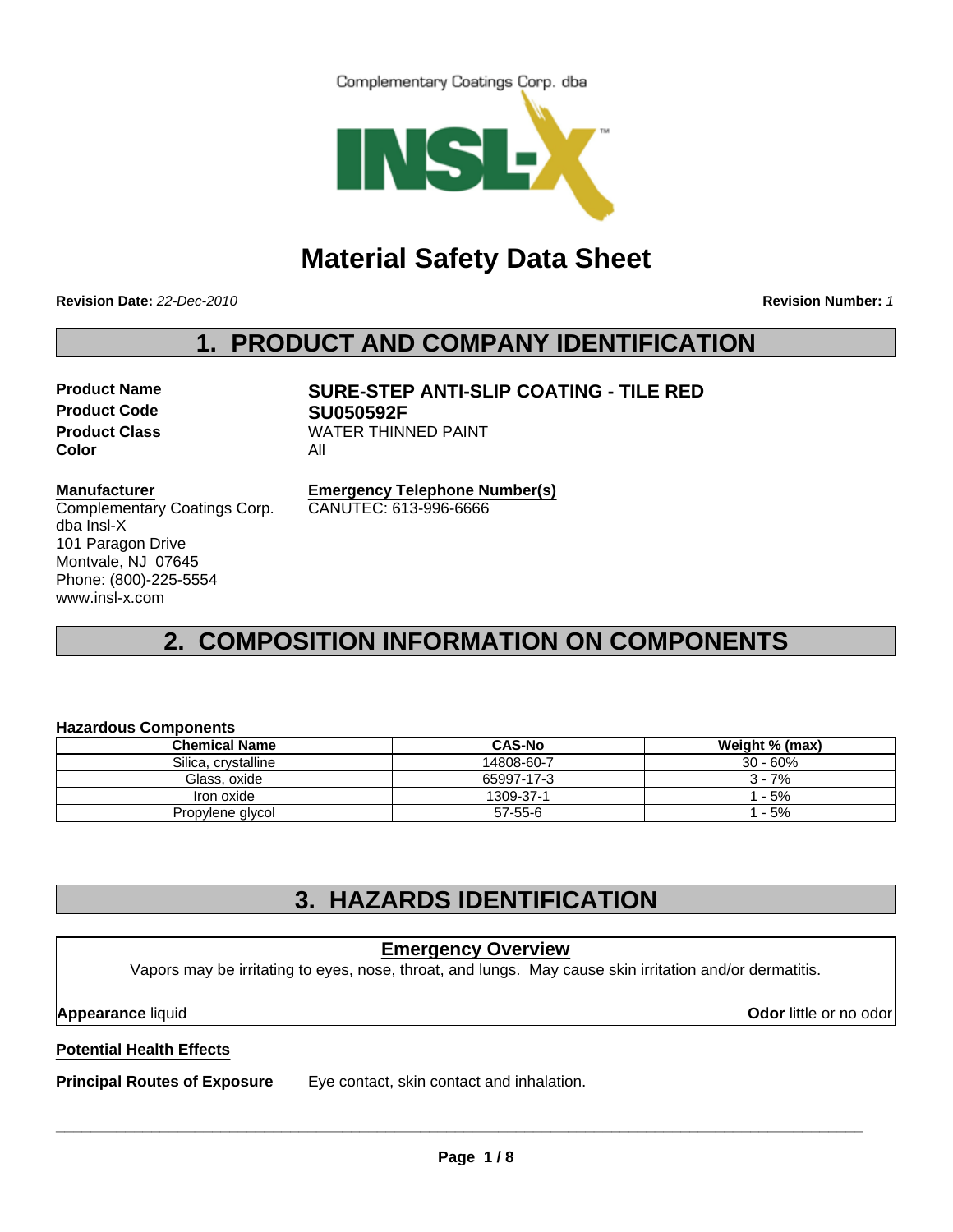| <b>Acute Effects</b>   |                                                                                      |
|------------------------|--------------------------------------------------------------------------------------|
| Eyes                   | May cause slight irritation.                                                         |
| Skin                   | Substance may cause slight skin irritation.                                          |
| <b>Inhalation</b>      | May cause irritation of respiratory tract.                                           |
| Ingestion              | Ingestion may cause gastrointestinal irritation, nausea, vomiting and diarrhea.      |
| <b>Chronic Effects</b> | Repeated contact may cause allergic reactions in very susceptible persons.           |
|                        | Contains: Crystalline Silica which has been determined to be carcinogenic to humans  |
|                        | by IARC (1) when in respirable form. Risk of cancer depends on duration and level of |
|                        | inhalation exposure to spray mist or dust from sanding the dried paint.              |

 $\Box$ 

*See Section 11 for additional Toxicological information.*

| <b>Aggravated Medical Conditions</b><br>None known                                                                                                                              |                                                     |                        |                      |          |  |
|---------------------------------------------------------------------------------------------------------------------------------------------------------------------------------|-----------------------------------------------------|------------------------|----------------------|----------|--|
| <b>HMIS</b>                                                                                                                                                                     | Health: $1^*$                                       | <b>Flammability: 0</b> | <b>Reactivity: 0</b> | $PPE: -$ |  |
| <b>HMIS Legend</b><br>0 - Minimal Hazard<br>1 - Slight Hazard<br>2 - Moderate Hazard<br>3 - Serious Hazard<br>4 - Severe Hazard<br>* - Chronic Hazard<br>handling instructions. | X - Consult your supervisor or S.O.P. for "Special" |                        |                      |          |  |

*Note: The PPE rating has intentionally been left blank. Choose appropriate PPE that will protect employees from the hazards the material will present under the actual normal conditions of use.*

*Caution: HMIS® ratings are based on a 0-4 rating scale, with 0 representing minimal hazards or risks, and 4 representing significant hazards or risks. Although HMIS® ratings are not required on MSDSs under 29 CFR 1910.1200, Insl-X, has choosen to provide them. HMIS® ratings are to be used only in conjunction with a fully implemented HMIS® program by workers who have received appropriate HMIS® training. HMIS® is a registered trade and service mark of the NPCA. HMIS® materials may be purchased exclusively from J. J. Keller (800) 327-6868.*

# **4. FIRST AID MEASURES**

| <b>General Advice</b>     | No hazards which require special first aid measures.                                               |
|---------------------------|----------------------------------------------------------------------------------------------------|
| <b>Eye Contact</b>        | Rinse thoroughly with plenty of water for at least 15 minutes and consult a physician.             |
| <b>Skin Contact</b>       | Wash off immediately with soap and plenty of water removing all contaminated<br>clothes and shoes. |
| <b>Inhalation</b>         | Move to fresh air. If symptoms persist, call a physician.                                          |
| Ingestion                 | Clean mouth with water and afterwards drink plenty of water. Consult a physician if<br>necessary.  |
| <b>Notes To Physician</b> | Treat symptomatically                                                                              |

# **5. FIRE-FIGHTING MEASURES**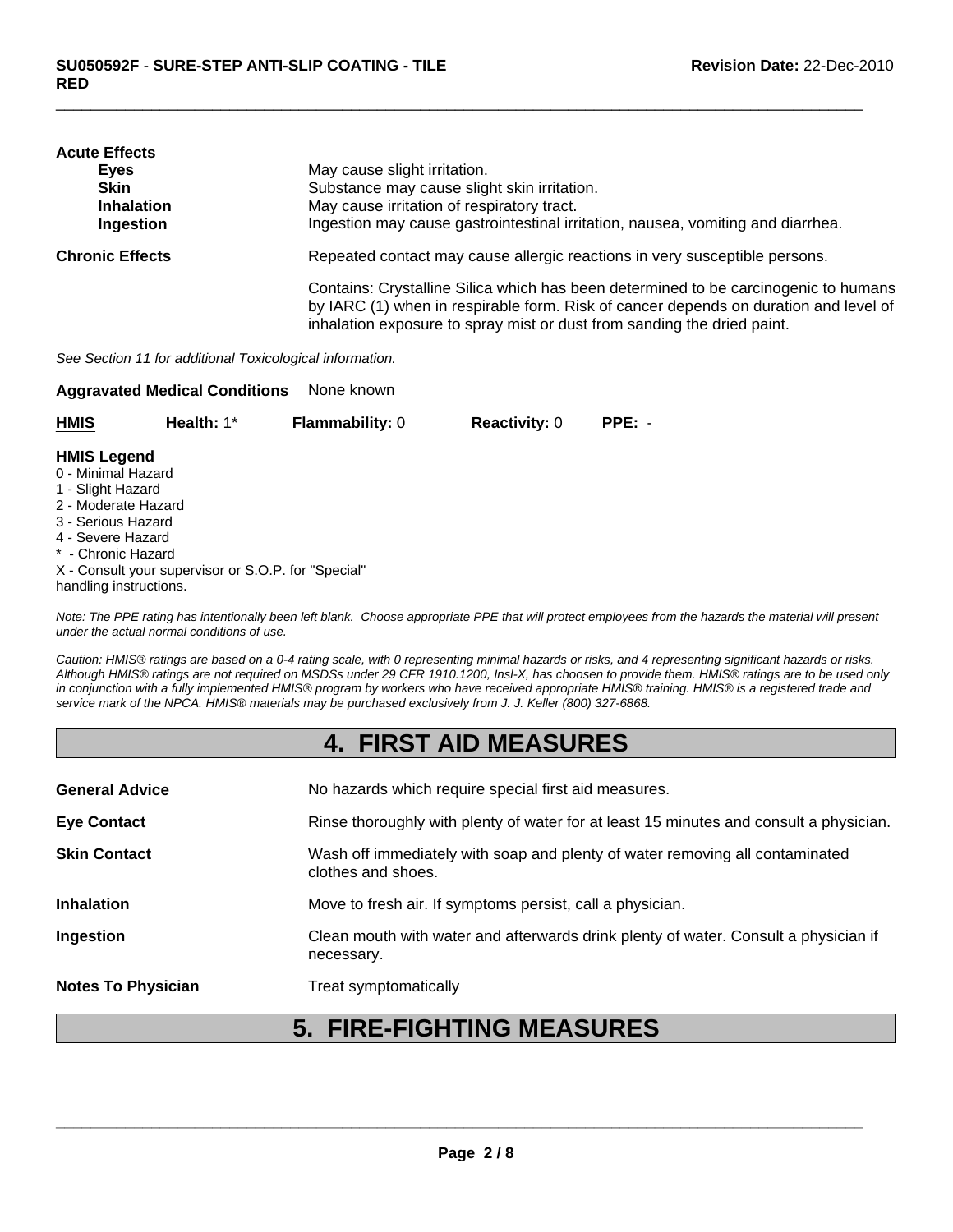# **5. FIRE-FIGHTING MEASURES**

 $\Box$ 

| <b>NFPA</b>             | Health: 1                                                                                         | Flammability: 0                                              | <b>Instability: 0</b>                              | Special: -                                                                                                      |
|-------------------------|---------------------------------------------------------------------------------------------------|--------------------------------------------------------------|----------------------------------------------------|-----------------------------------------------------------------------------------------------------------------|
|                         | <b>Flammability Limits In Air</b><br><b>Upper Explosion Limit</b><br><b>Lower Explosion Limit</b> |                                                              | Not applicable<br>Not applicable                   |                                                                                                                 |
| <b>Flash Point Data</b> | Flash Point (°F)<br>Flash Point (°C)<br><b>Flash Point Method</b>                                 |                                                              | Not applicable<br>Not applicable<br>Not applicable |                                                                                                                 |
|                         | <b>Sensitivity To Static Discharge</b>                                                            |                                                              | No.                                                |                                                                                                                 |
|                         | <b>Sensitivity To Mechanical Impact</b>                                                           |                                                              | No.                                                |                                                                                                                 |
|                         |                                                                                                   | <b>Specific Hazards Arising From The Chemical</b>            | heat.                                              | Closed containers may rupture if exposed to fire or extreme                                                     |
|                         |                                                                                                   | <b>Protective Equipment And Precautions For Firefighters</b> | and full protective gear.                          | As in any fire, wear self-contained breathing apparatus<br>pressure-demand, MSHA/NIOSH (approved or equivalent) |
|                         | <b>Suitable Extinguishing Media</b>                                                               |                                                              |                                                    | Use extinguishing measures that are appropriate to local<br>circumstances and the surrounding environment.      |

#### **NFPA Legend**

- 0 Not Hazardous
- 1 Slightly
- 2 Moderate
- 3 High
- 4 Severe

*The ratings assigned by Insl-X are only suggested ratings, the contractor/employer has ultimate responsibilities for NFPA ratings where this system is used.*

*Additional information regarding the NFPA rating system is available from the National Fire Protection Agency (NFPA) at www.nfpa.org.*

### **6. ACCIDENTAL RELEASE MEASURES**

| <b>Personal Precautions</b>      | Avoid contact with skin, eyes and clothing. Ensure adequate ventilation.                             |
|----------------------------------|------------------------------------------------------------------------------------------------------|
| <b>Environmental Precautions</b> | Prevent further leakage or spillage if safe to do so.                                                |
| <b>Methods For Clean-Up</b>      | Soak up with inert absorbent material. Sweep up and shovel into suitable containers<br>for disposal. |
| <b>Other Information</b>         | None known                                                                                           |

# **7. HANDLING AND STORAGE**

Handling **Handling** Avoid contact with skin, eyes and clothing. Avoid breathing vapors, spray mists or sanding dust. In case of insufficient ventilation, wear suitable respiratory equipment.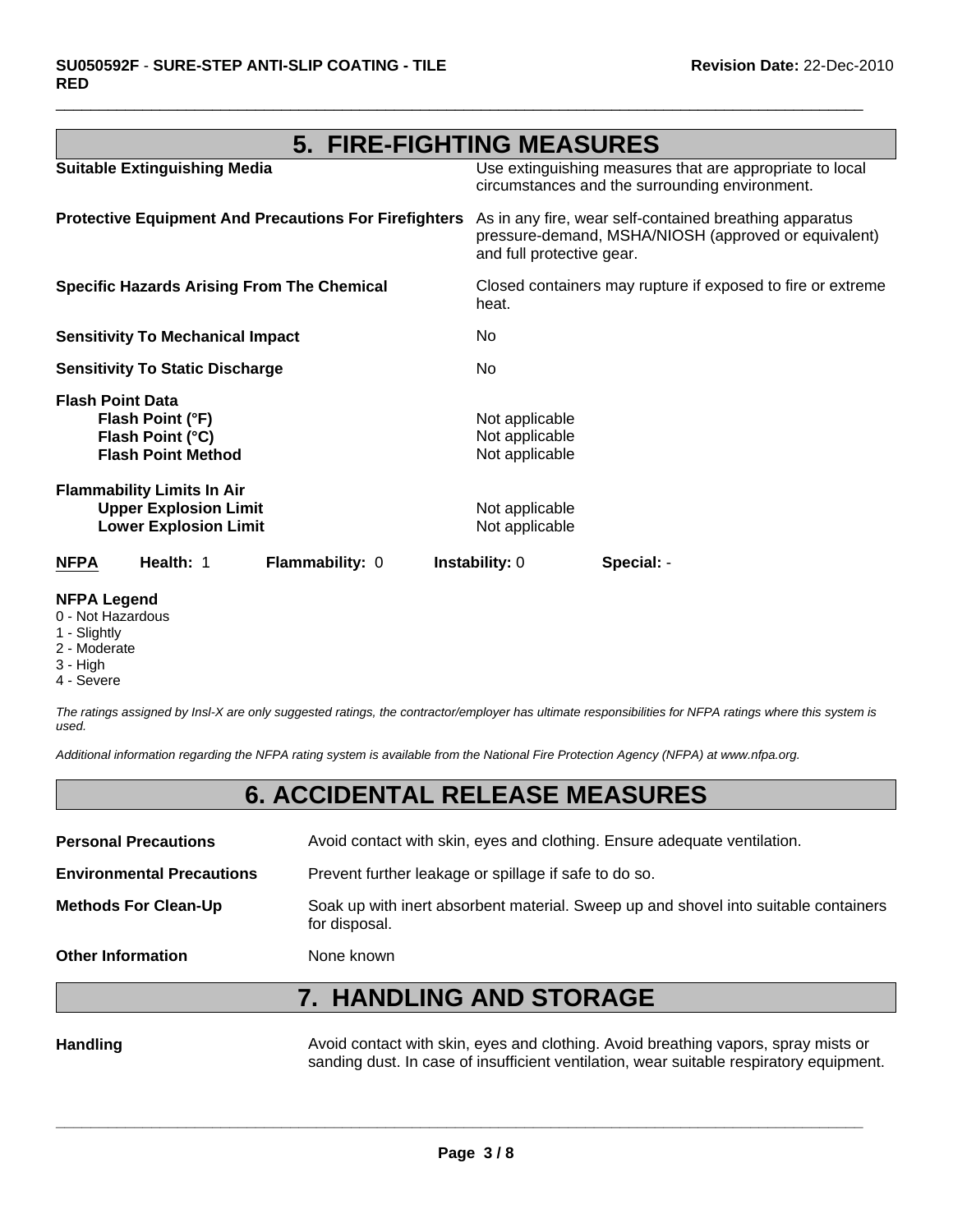**Storage** Keep container tightly closed. Keep out of the reach of children.

### **8. EXPOSURE CONTROLS / PERSONAL PROTECTION**

 $\Box$ 

#### **Exposure Limits**

#### **Hazardous Components**

| <b>Chemical Name</b> | <b>ACGIH</b>                  | <b>Alberta</b>              | <b>British Columbia</b>       | <b>Ontario</b>                | Quebec                       |
|----------------------|-------------------------------|-----------------------------|-------------------------------|-------------------------------|------------------------------|
| Silica, crystalline  | 0.025 mg/m <sup>3</sup> - TWA | 0.1 mg/m <sup>3</sup> - TWA | 0.025 mg/m <sup>3</sup> -     | 0.10 mg/m <sup>3</sup> -      | 0.1 mg/m <sup>3</sup> -      |
|                      |                               |                             | <b>TWA</b>                    | <b>TWAEV</b> designated       | <b>TWAEV</b>                 |
|                      |                               |                             |                               | substance regulation          |                              |
| Glass, oxide         | fiber/cm3 - TWA               | 1 fibres/cm3 -              | 1 fibre/cm3 - TWA             | 1 fibres/cm3 -                | 10 mg/m <sup>3</sup> -       |
|                      | $5 \text{ mg/m}^3$ - TWA      | TWA                         | 5 mg/m <sup>3</sup> - TWA     | <b>TWAEV</b>                  | <b>TWAEV</b>                 |
|                      |                               | $5 \text{ mg/m}^3$ - TWA    |                               | $5 \text{ mg/m}^3$ - TWAEV    |                              |
| Iron oxide           | $5 \text{ mg/m}^3$ - TWA      | $5$ mg/m <sup>3</sup> - TWA | $10$ mg/m <sup>3</sup> - STEL | 10 mg/m $3$ - TWAEV           | $ 5 \text{ mg/m}^3 - TWAEV $ |
|                      |                               |                             | $2$ mg/m <sup>3</sup> - STEL  | $5$ mg/m <sup>3</sup> - TWAEV |                              |
| Propylene glycol     | N/E                           | N/E                         | N/E                           | 10 mg/m $3$ - TWAEV           | N/E                          |
|                      |                               |                             |                               | for assessing the             |                              |
|                      |                               |                             |                               | visibility in a work          |                              |
|                      |                               |                             |                               | environment                   |                              |
|                      |                               |                             |                               | 155 mg/m <sup>3</sup> - TWAEV |                              |
|                      |                               |                             |                               | 50 ppm - TWAEV                |                              |

#### **Legend**

ACGIH - American Conference of Governmental Industrial Hygienists Alberta - Alberta Occupational Exposure Limits British Columbia - British Columbia Occupational Exposure Limits Ontario - Ontario Occupational Exposure Limits Quebec - Quebec Occupational Exposure Limits N/E - Not established

**Engineering Measures** Ensure adequate ventilation, especially in confined areas.

#### **Personal Protective Equipment**

| <b>Eye/Face Protection</b>    | Safety glasses with side-shields.                                                                                                   |
|-------------------------------|-------------------------------------------------------------------------------------------------------------------------------------|
| <b>Skin Protection</b>        | Protective gloves and impervious clothing.                                                                                          |
| <b>Respiratory Protection</b> | In case of insufficient ventilation wear suitable respiratory equipment.                                                            |
| <b>Hygiene Measures</b>       | Avoid contact with skin, eyes and clothing. Remove and wash contaminated clothing<br>before re-use. Wash thoroughly after handling. |

### **9. PHYSICAL AND CHEMICAL PROPERTIES**

| liquid            |
|-------------------|
| little or no odor |
| $11.0 - 11.7$     |
| $1.2 - 1.4$       |
| Not available     |
| Not available     |
| Not available     |
| Not available     |
|                   |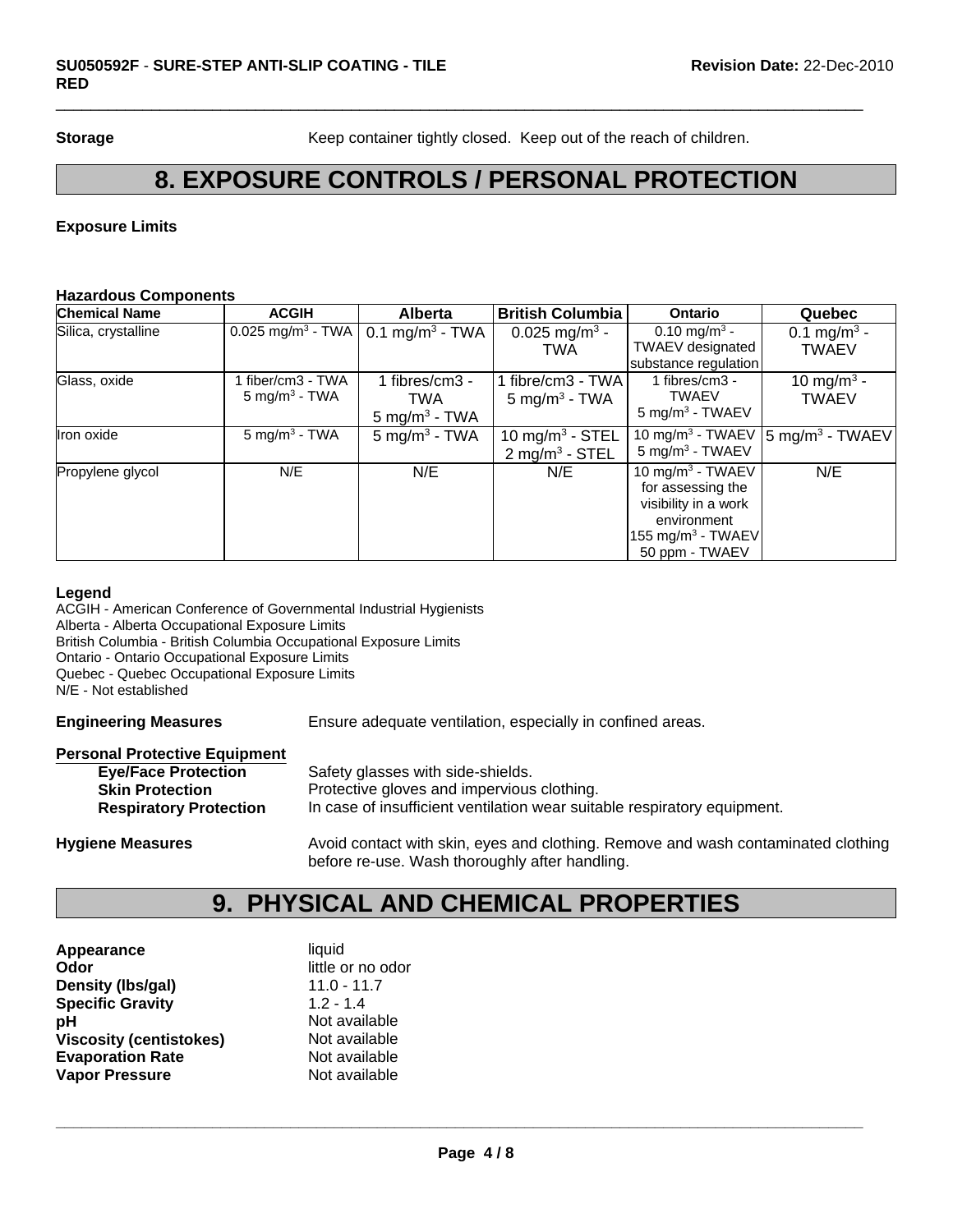# **9. PHYSICAL AND CHEMICAL PROPERTIES**

 $\Box$ 

**Vapor Density** Not available **Wt. % Solids** 50 - 60 **Vol. % Solids** 35 - 45 **Wt. % Volatiles** 40 - 50 **Vol. % Volatiles** 55 - 65 **VOC Regulatory Limit (g/L)** <250 **Boiling Point (°F)** 212 **Boiling Point (°C)** 100 **Freezing Point (°F)** 32 **Freezing Point (°C)** 0 **Flash Point (°F)** Not applicable **Flash Point (°C)** Not applicable **Flash Point Method** Not applicable **Upper Explosion Limit** Not available **Lower Explosion Limit** Not available

# **10. STABILITY AND REACTIVITY**

**Chemical Stability Stable under normal conditions.** Stable under normal conditions.

**Conditions To Avoid Prevent from freezing** 

**Incompatible Materials No materials** No materials to be especially mentioned

**Hazardous Decomposition Products** None under normal use.

**Possibility Of Hazardous Reactions Hazardous polymerisation will not occur.** 

### **11. TOXICOLOGICAL INFORMATION**

**Acute Toxicity Product** No information available

#### **Component**

Silica, crystalline LD50 Oral: 500 mg/kg (Rat) vendor data

Iron oxide LD50 Oral: > 5000 mg/kg (Rat) vendor data

Propylene glycol LD50 Oral: 20000 mg/kg (Rat) LD50 Dermal: 20800 mg/kg (Rabbit)

#### **Chronic Toxicity**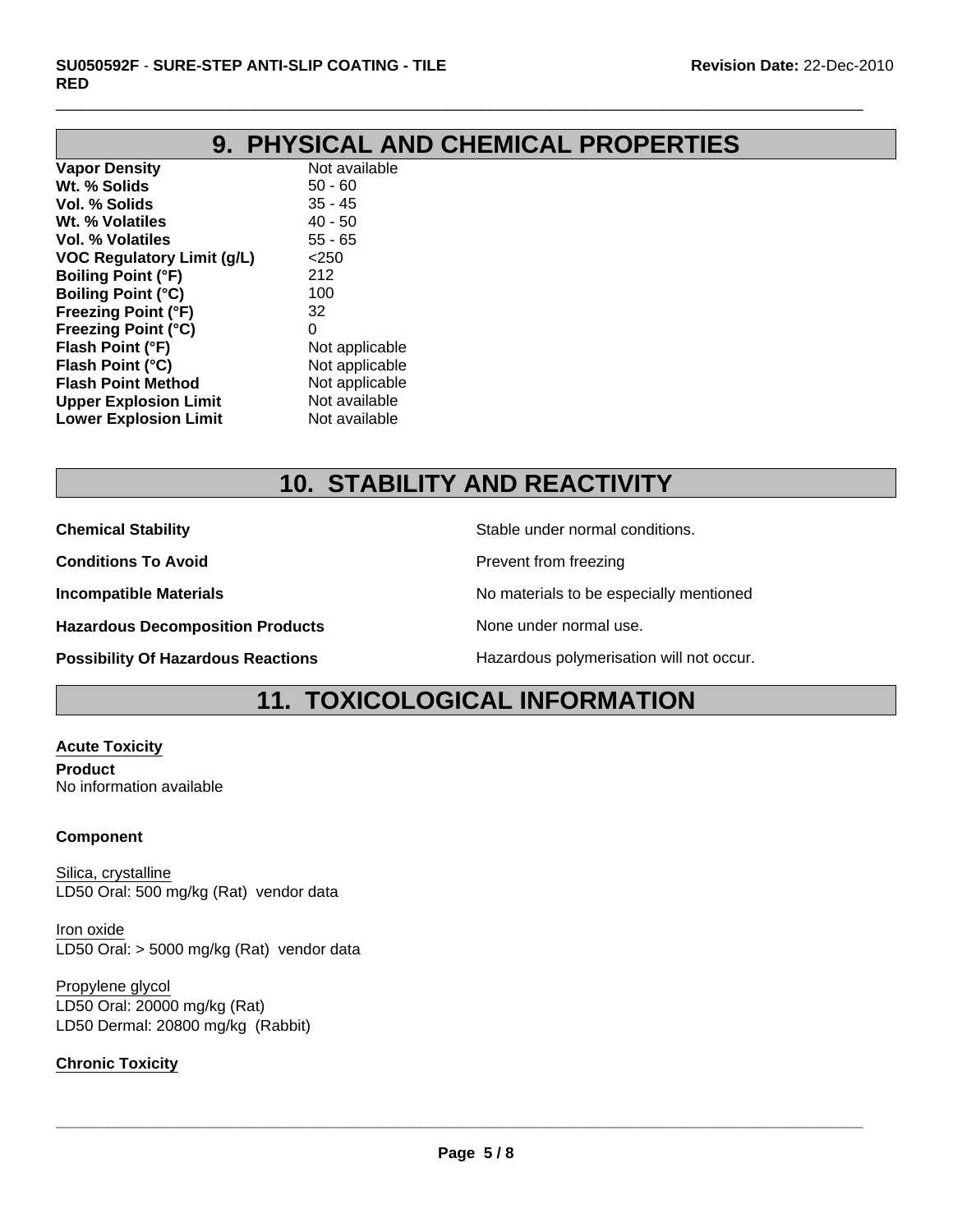#### **Carcinogenicity**

The information below indicates whether each agency has listed any ingredient as a carcinogen:

| <b>Chemical Name</b> | <b>ACGIH</b>                          | <b>IARC</b>           | <b>NTP</b>                | <b>OSHA</b><br>Carcinogen |
|----------------------|---------------------------------------|-----------------------|---------------------------|---------------------------|
| Silica, crystalline  | A2 - Suspected<br>Human<br>Carcinoɑen | - Human<br>Carcinogen | Known Human<br>Carcinogen | Listed                    |

 $\Box$ 

• Crystalline Silica has been determined to be carcinogenic to humans by IARC (1) when in respirable form. Risk of cancer depends on duration and level of inhalation exposure to spray mist or dust from sanding the dried paint.

#### **Legend**

ACGIH - American Conference of Governmental Industrial Hygienists IARC - International Agency for Research on Cancer NTP - National Toxicity Program OSHA - Occupational Safety & Health Administration

### **12. ECOLOGICAL INFORMATION**

#### **Ecotoxicity Effects**

#### **Product**

**Acute Toxicity to Fish** No information available

#### **Acute Toxicity to Aquatic Invertebrates**

No information available

#### **Acute Toxicity to Aquatic Plants**

No information available

### **Component**

**Acute Toxicity to Fish** No information available

LC50: 710 mg/L (Fathead Minnow - 96 hr.) Propylene glycol

#### **Acute Toxicity to Aquatic Invertebrates**

No information available

EC50: > 10000 mg/L (Daphnia magna - 24 hr.) Propylene glycol

#### **Acute Toxicity to Aquatic Plants**

No information available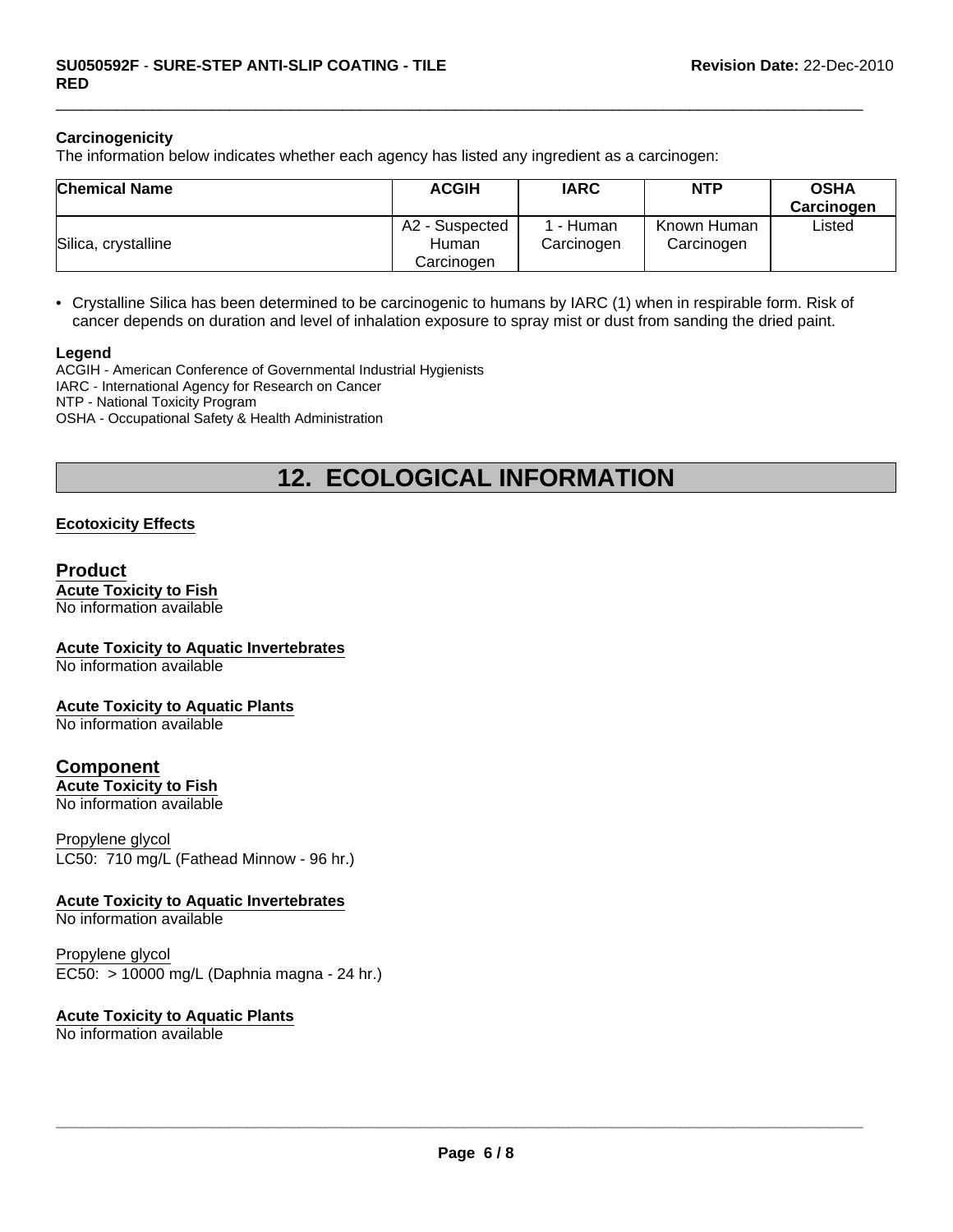### **13. DISPOSAL CONSIDERATIONS**

 $\Box$ 

Waste Disposal Method **Dispose of in accordance with federal, state, provincial, and local regulations. Local** requirements may vary, consult your sanitation department or state-designated environmental protection agency for more disposal options.

### **14. TRANSPORT INFORMATION**

**TDG** Not regulated

**ICAO / IATA** Not regulated

**IMDG / IMO** Not regulated

# **15. REGULATORY INFORMATION**

#### **International Inventories**

| <b>United States TSCA</b> | Yes - All components are listed or exempt. |
|---------------------------|--------------------------------------------|
| Canada DSL                | Yes - All components are listed or exempt. |

#### **National Pollutant Release Inventory (NPRI)**

#### **NPRI Parts 1- 4**

This product contains the following Parts 1-4 NPRI chemicals:

| <b>Chemical Name</b> | CAS-No        | Weight % (max) |
|----------------------|---------------|----------------|
| Propylene glycol     | $57 - 55 - 6$ | 1 - 5%         |

*This product may contain trace amounts of (other) NPRI Parts I-4 reportable chemicals. Contact Insl-X for further information.*

#### **NPRI Part 5**

This product contains the following NPRI Part 5 Chemicals:

*This product may contain trace amounts of (other) NPRI Part 5 reportable chemicals. Contact Insl-X for further information.*

#### **WHMIS Regulatory Status**

This product has been classified in accordance with the hazard criteria of the Controlled Products Regulations (CPR) and the MSDS contains all the information required by the CPR.

#### **WHMIS Hazard Class**

D2A Very toxic materials